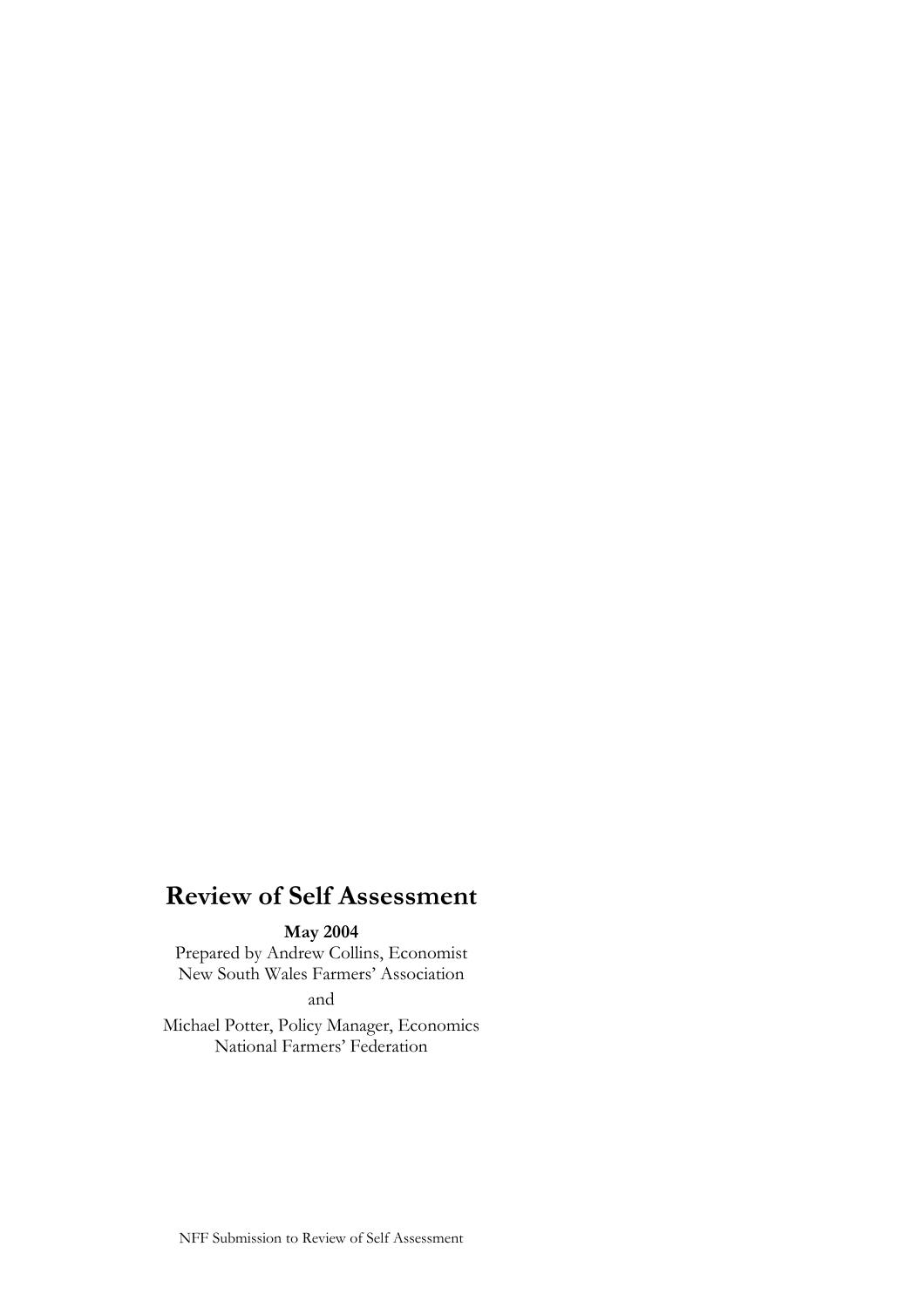# **Contents**

| 3.4.1 A shorter amendment period for individuals and very small businesses 5 |  |
|------------------------------------------------------------------------------|--|
| 3.4.2 A new amendment period for arrangements conferring tax benefits  5     |  |
|                                                                              |  |
|                                                                              |  |
|                                                                              |  |
|                                                                              |  |
|                                                                              |  |
|                                                                              |  |
|                                                                              |  |
|                                                                              |  |
|                                                                              |  |
|                                                                              |  |
|                                                                              |  |
|                                                                              |  |
|                                                                              |  |
|                                                                              |  |
|                                                                              |  |
|                                                                              |  |
|                                                                              |  |
|                                                                              |  |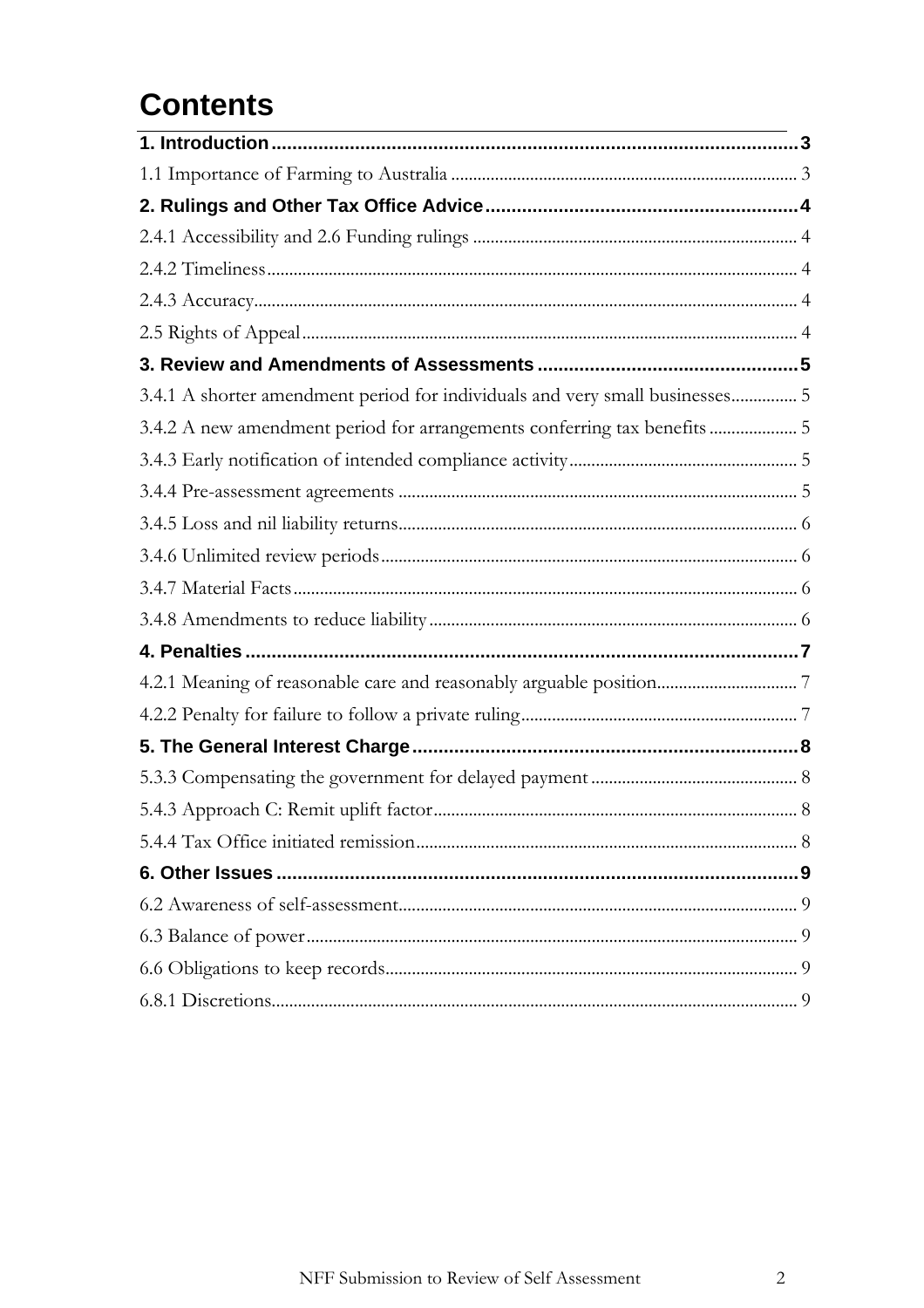### <span id="page-2-0"></span>1.1 Importance of Farming to Australia

Farming is a significant sector of the Australian economy. The following data shows the importance of agriculture prior to the 2002-03 drought.

- Agriculture made up 4 percent of Australia's GDP in 2001-02, with a value added of \$26.0bn<sup>[1](#page-2-1)</sup>. The gross value of production was \$39.9bn. Forecast production for the current financial year (2003-04) is \$36.1bn.
- It provided 20.3 per cent (\$31 bn) of our goods and services exports in 2001-02 (an estimated 18.2 percent or \$27 bn in the 2002-03 drought year)<sup>2</sup>.
- Many rural communities depend upon agriculture for their prosperity. Agriculture directly contributes more than 30 per cent of employment in 66 per cent of small non-coastal towns<sup>[3](#page-2-3)</sup>. Of course, farming indirectly provides a great many more jobs.
- Farmers are vital custodians of the land, with agricultural activities covering 60 percent of the Australian landmass<sup>[4](#page-2-4)</sup>.
- Agriculture is one of the largest employers in Australia, providing more than 380,000 jobs in 2001-02 (or 4 percent of Australia's labour force) – the ninth highest industry subdivision out of 53. The employment level has increased in the past five years, even with substantial improvements in productivity over this timeframe<sup>5</sup>. Employment figures have partly recovered from the drought, to stand at 318,200 as at February 2004.
- Agricultural productivity increased by 3.3 per cent per year between 1988 and 2000, well above the average of 1.2 per cent and the second highest in the market sector (after communications)<sup>6</sup>.
	- This fact in particular should dispel the myth that the agricultural sector is 'old economy'. Farmers have been adopting new technologies and improving practices with fervour.
	- This productivity growth has been driven by declining farm terms of trade (prices received divided by prices paid). Since 1960, farmers' terms of trade have declined by more than 50 percent<sup>[7](#page-2-7)</sup>.
- Agriculture also represents a significant input into many other industries, particularly the food processing industry, which had a value added of \$14.5 bn in 2002-03 (2.0 percent of GDP). Food processing is the second largest industry subdivision of total manufacturing by value added and employment, employing 188,000 people in 2001-  $02^8$ .

 $\overline{a}$ 

<span id="page-2-1"></span><sup>1.</sup> Source: ABS, *National Income, Expenditure and Product,* table 47.

<span id="page-2-2"></span><sup>2.</sup> Source: ABARE, *Australian Commodities*, tables 5 and 27. Exports are greater than value added, because export value includes value added in non-agricultural industries.

<span id="page-2-3"></span><sup>3.</sup> Agriculture contributes more than half of total employment in 28 per cent of small non-coastal towns. Source: ABARE (2001), *Country Australia*, p38

<span id="page-2-4"></span><sup>4.</sup> Source: ABS, *Agriculture* (Cat no 7113.0), table 5.1

<span id="page-2-5"></span><sup>5.</sup> Source: ABARE, *Australian Commodities*, table 10.

<span id="page-2-6"></span><sup>6.</sup> Source: OECD, *Economic Surveys – Australia 2000-01*, p82

<span id="page-2-7"></span><sup>7.</sup> Source: ABARE, *Australian Commodity Statistics*, table 17.

<span id="page-2-8"></span><sup>8.</sup> Source: ABARE, *Australian Commodities*, table 10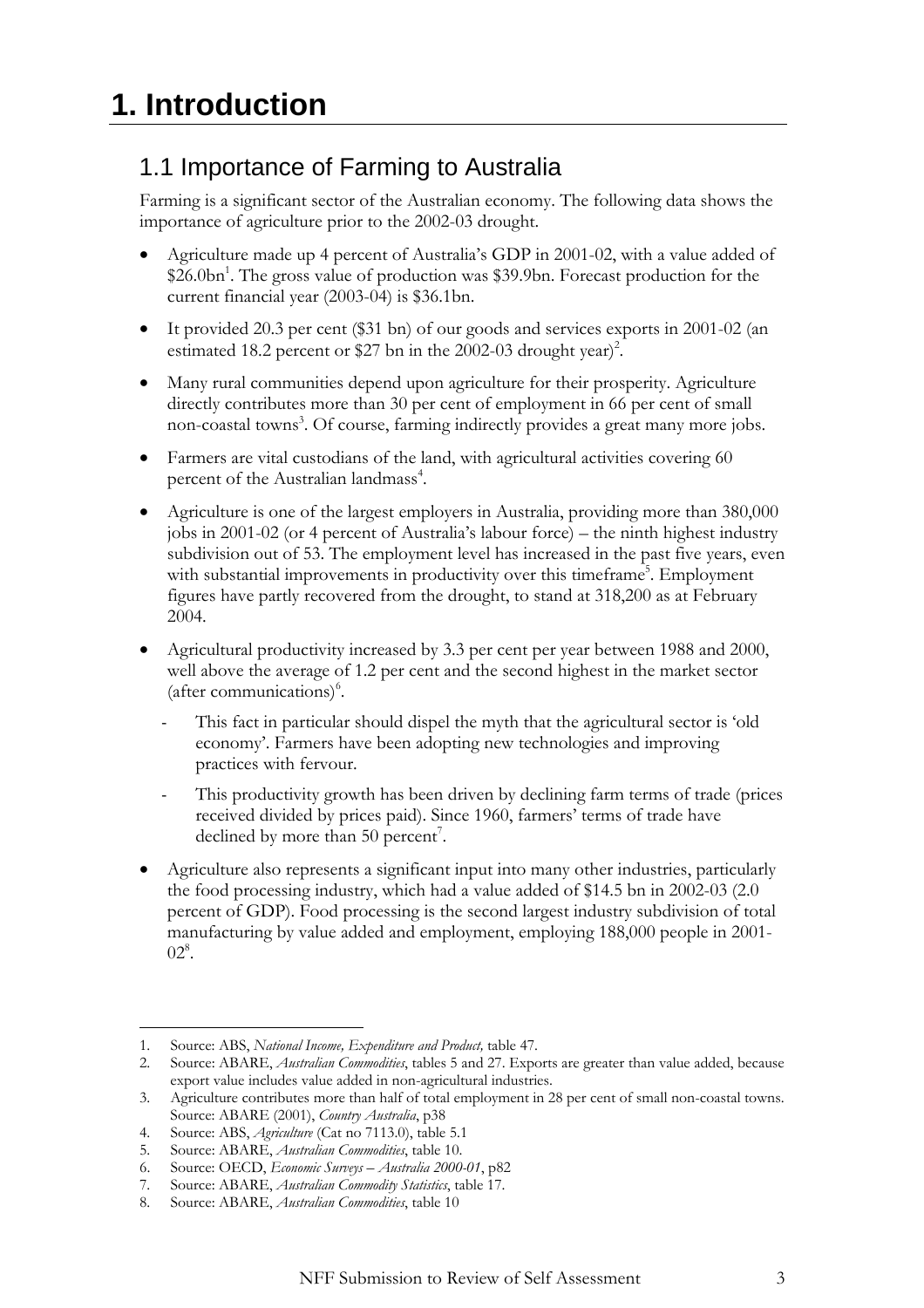### <span id="page-3-0"></span>2.4.1 Accessibility and 2.6 Funding rulings

Recommendation: Australian Tax Office (ATO) advice should be stated in clear straightforward language but include lengthier explanations of principles in "small print" for practitioners and more sophisticated taxpayers.

Justification: This would allow ordinary taxpayers with fairly straightforward tax affairs to get clear understandable guidance, yet allow practitioners and sophisticated taxpayers to gain insight into the principles that are used by the Tax Office.

## 2.4.2 Timeliness

Recommendation: Introduce fee for service in the provision of complex Private Binding Rulings (PBR) with statutory and contractual deadlines for the provision of these PBRs. A definition of "complex" would be required. NFF has no opinion on the proposal to have default positive or negative ruling.

Justification: Firstly it would create an obligation on the tax office to provide PBRs on a timely basis similar to any other provision of service contract. Secondly it would provide the tax office with the funds to provide the resources needed for the timely provision of PBRs. Finally the taxpayers who seek PBRs are those with complex tax arrangements and presumably have the financial resources to pay for conclusive advice. Also reduce the occurrence of wasteful requests for complex PBRs.

# 2.4.3 Accuracy

Recommendation: Systemic reviews of rulings by independent body.

Justification: Would help ensure tax office advice is consistent. Could possibly be carried out by the Inspector – General of Taxation.

# 2.5 Rights of Appeal

Recommendation: Allow AAT and Federal Court to consider additional facts.

Justification: Current rules mean that matters have had to be referred back to the ATO, increasing duration and cost of the review process.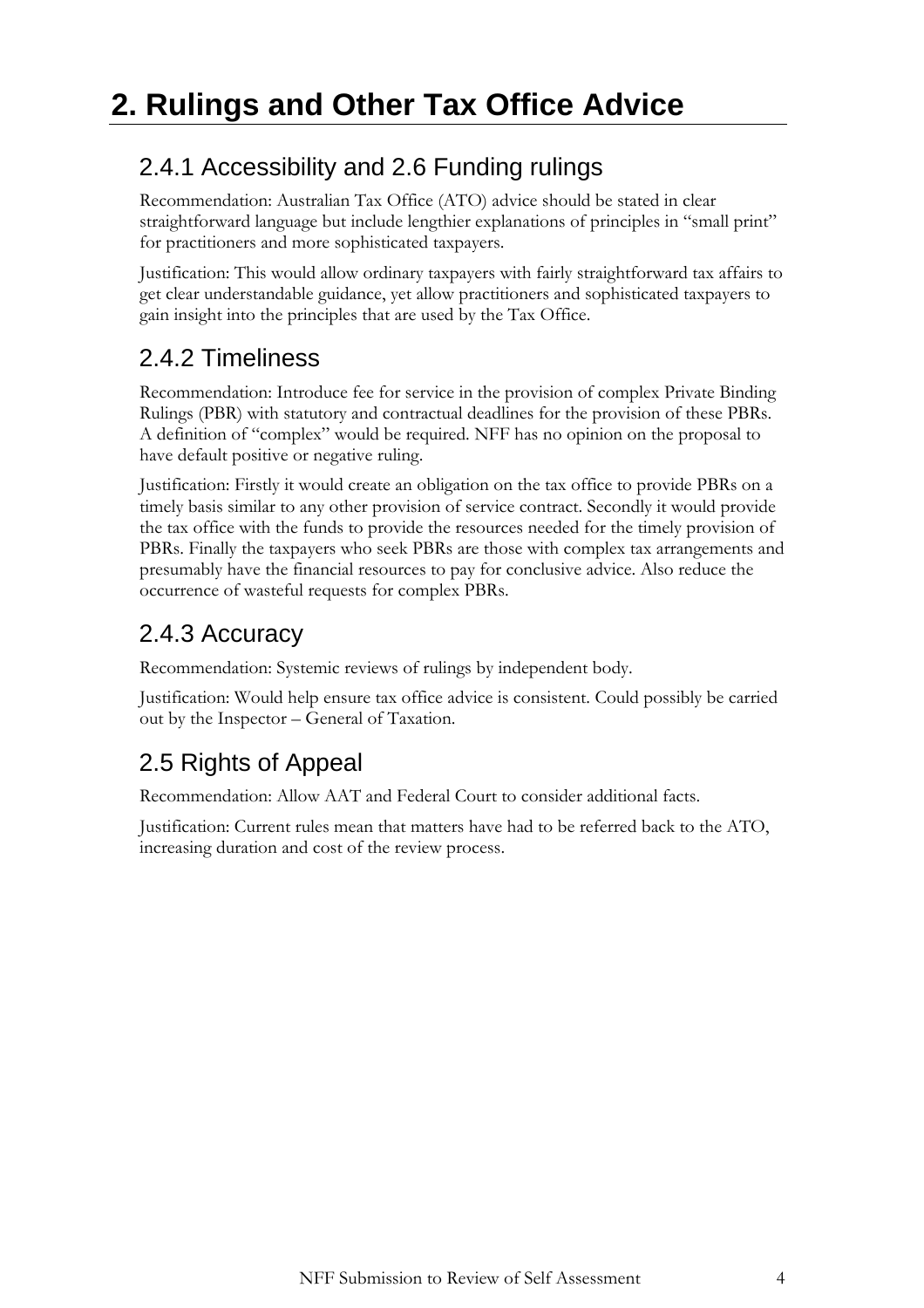# <span id="page-4-0"></span>**3. Review and Amendments of Assessments**

#### 3.4.1 A shorter amendment period for individuals and very small businesses

Recommendation: Shorten amendment period for individuals and businesses with straightforward tax affairs to 2 years. The criteria for shortening the amendment period would be based on the complexity of the tax affairs rather than turnover and other measures of size.

Justification: The tax office has indicated that it deals with the majority of individual and very small business assessments within two years. The tax office could determine those who fit into the straightforward category by simply asking taxpayers to tick a question box in their tax returns. The question box would presumably ask whether the taxpayer has made any capital gains etc. Using the simplified tax system (STS) criteria would exclude many businesses that have a high turnover but low profit margins, such as farms.

#### 3.4.2 A new amendment period for arrangements conferring tax benefits

Recommendation: Shorten amendment period for making determinations under Part IVA, to 4 years.

Justification: The tax office has indicated that it would process the majority of cases including ones that have complex tax affairs within four years. In exchange for the shorter amendment period, taxpayers that enter into transactions that might be covered by Part IVA would be required to submit all the details of such transactions to the tax office with their tax return.

There may be a need to ensure that audits can continue beyond four years if needed – by agreement as currently, or perhaps by application to outside authority.

A shorter period should not mean significantly more information needed in tax returns.

#### 3.4.3 Early notification of intended compliance activity

Recommendation: Early notification of taxpayer of further scrutiny at half the applicable amendment period. The notification would include notification of general areas of interest to the tax office, to allow taxpayers to prepare. However, if a taxpayer is not notified it would be unlikely for the tax office to amend their assessment.

Justification: The early notification would provide certainty to taxpayers. It would also allow taxpayers that will undergo further scrutiny to prepare documents and evidence to support their assessments. By not stopping the tax office from amending assessments beyond the notification period, the tax office would still be given some flexibility.

#### 3.4.4 Pre-assessment agreements

Recommendation: Taxpayers and the ATO should be able to enter into agreements over a wider range of transactions to bring certainty to tax treatments.

Justification: This would improve certainty for taxpayers and enable ATO to discover and deal with problems without audit.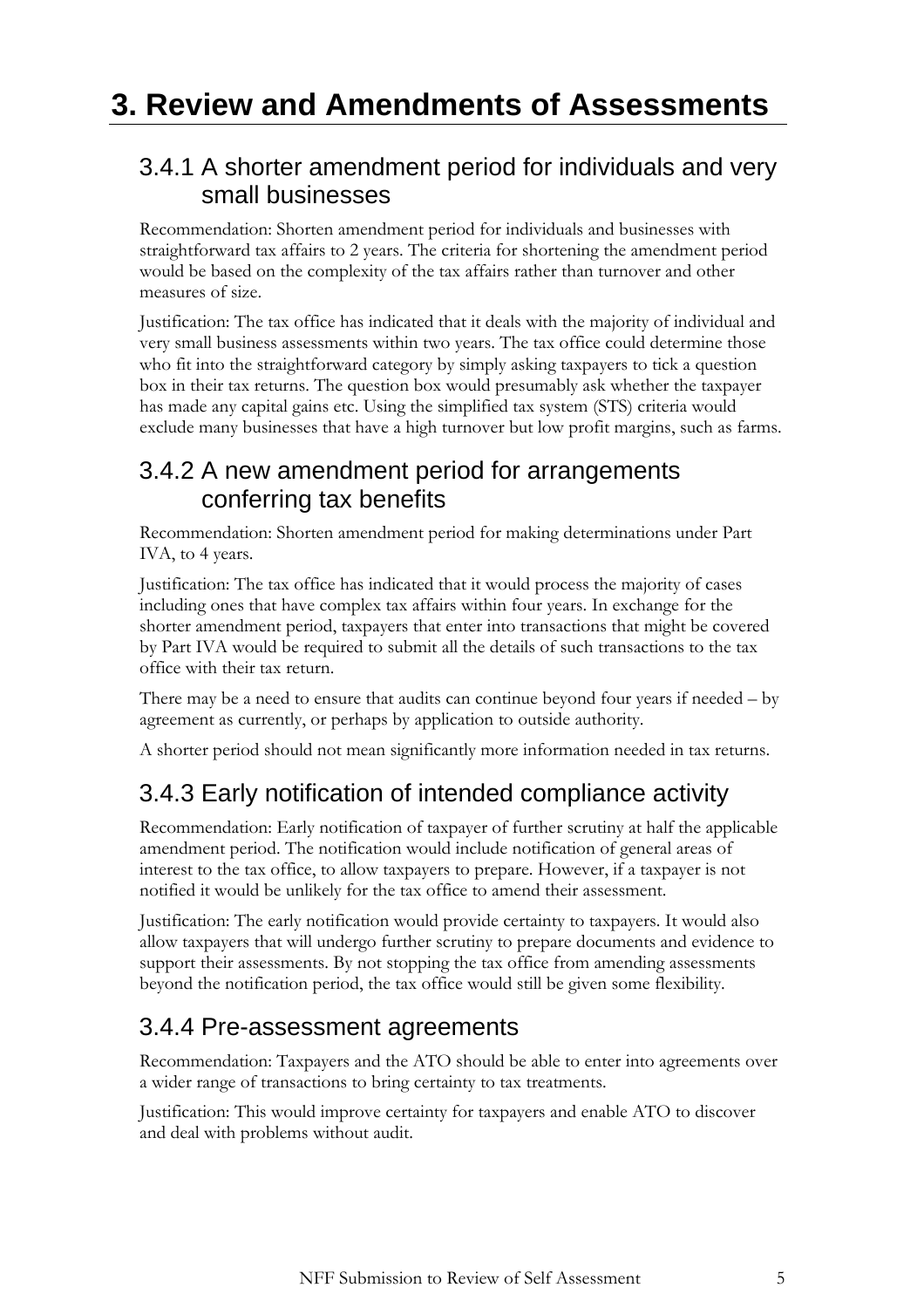# <span id="page-5-0"></span>3.4.5 Loss and nil liability returns

Recommendation: Limit period of review for loss and nil liability returns to the same time period for other amendments.

Justification: Currently returns that show a loss have an effectively unlimited period of time for review. There is no justification for this when the amendment period for large deductions is limited except in circumstance of fraud.

#### 3.4.6 Unlimited review periods

Recommendation: set the statutory limit on amendments for Farm Management Deposits (FMDs) at the same period for other parts of the tax return.

Justification: Many farmers are currently at risk for amendment to their tax returns relating to FMDs. The statutory limit on ATO audit and amendment for FMDs should be set at the same for the rest of that taxpayer's affairs.

#### 3.4.7 Material Facts

Recommendation: There should *not* be a new limit on the ATO's power of audit or amendment, based on when the ATO had access to all the material facts.

Justification: The proposal may introduce fresh uncertainty – particularly over when the ATO had all the relevant facts. It would be better for certainty to be increased by cutting the statutory time limits as proposed above.

#### 3.4.8 Amendments to reduce liability

Recommendation: Uniform time period for amendments to assessments except in extenuating circumstances.

Justification: On the basis of fairness it would seem sensible to only allow taxpayers the same amount of time to amend their assessments as the tax office. Of course there will be extenuating circumstances, but this should be supported by documentary evidence.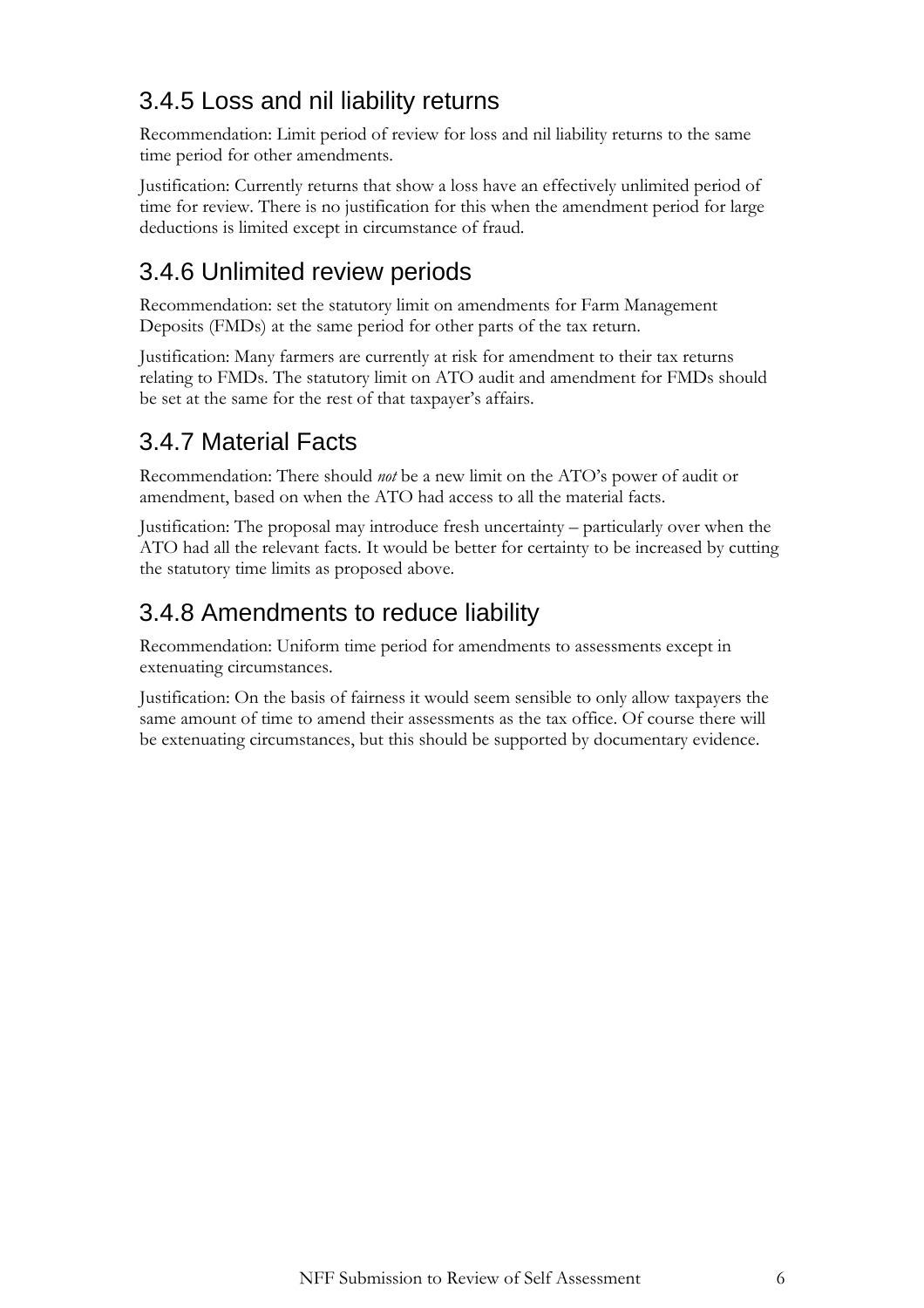#### <span id="page-6-0"></span>4.2.1 Meaning of reasonable care and reasonably arguable position

Suggestion: The tax legislation should use of the standard of care test that has been well established by the courts for the tort of negligence. The reasonably arguable position should be set such that the standard is "as likely correct as incorrect".

Justification: The standard of care test used in the tort of negligence is well established and well understood. It is also flexible enough to set a lower standard for your average taxpayer yet set a very high standard for tax professionals. The reasonably arguable position test should not penalise a taxpayer for being incorrect, but on the other hand should discourage argument where the issue has been thoroughly investigated.

## 4.2.2 Penalty for failure to follow a private ruling

Recommendation: Abolish the penalty for failure to follow a private ruling where a fee for service has been paid. Instead introduce fee for service for private rulings.

Justification: This would be in line with the views of the Ralph review, which took the view that those that sought complex private rulings already had a good idea of how the law works but wanted to see what the tax office thought. It would also be consistent with the principles of the taxpayer taking reasonable care and having a reasonably arguable position. The charging of fee for service would also cover any increased administration cost.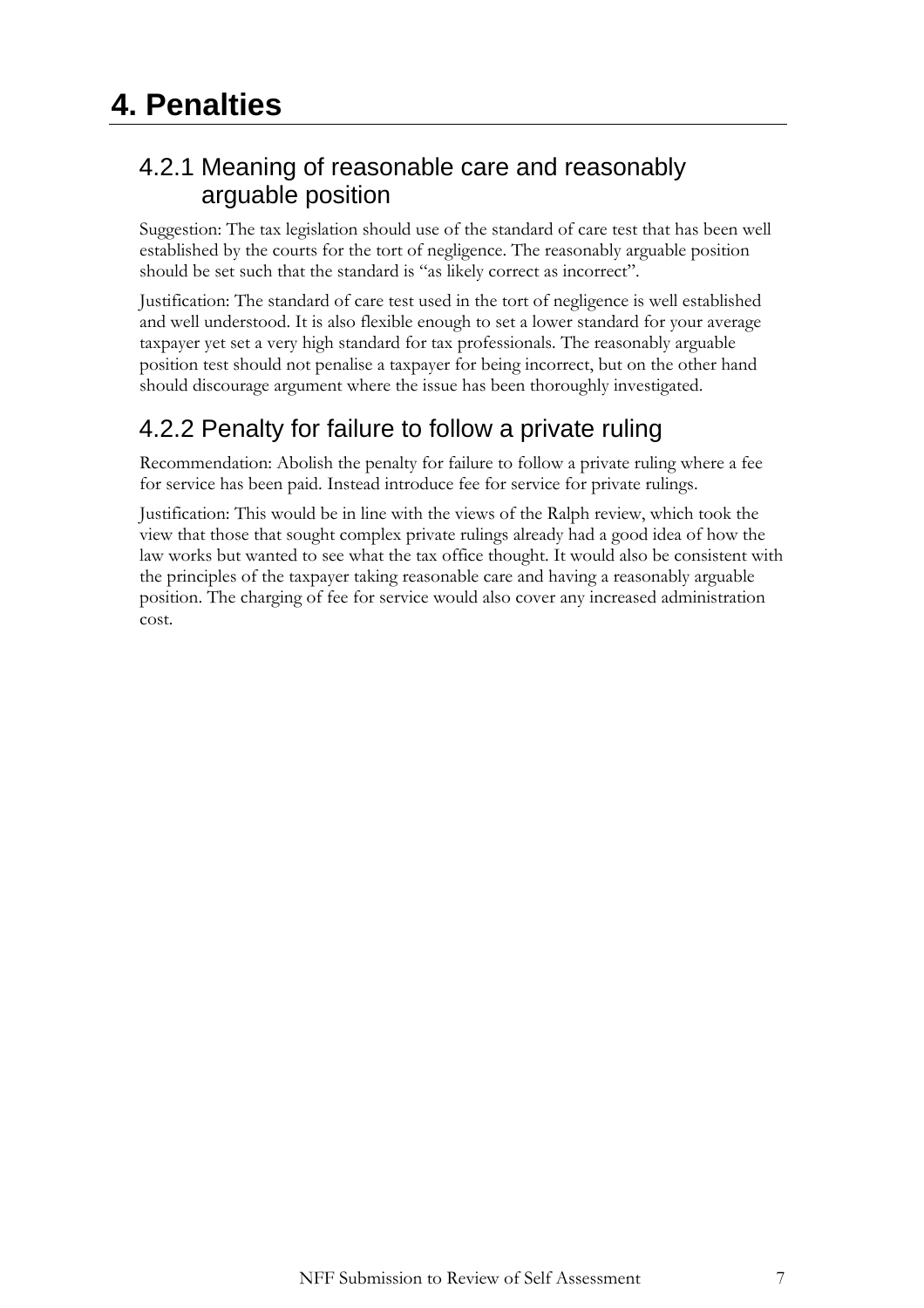#### <span id="page-7-0"></span>5.3.3 Compensating the government for delayed payment

Recommendation: The policy goal for the General Interest Charge (GIC) should be limited compensating the government for the cost of delayed tax payments. The GIC should be set accordingly with this principle.

Justification: The policy goal of ensuring that non-compliant taxpayers do not receive an advantage is at odds with reality. Most taxpayers would assess themselves with the aim of assessing correctly, accordingly incorrect assessments would be due to misunderstandings of the law or other honest mistakes. Those that incorrectly assess themselves on purpose should be dealt with under the penalty regime. The policy goal of providing a positive incentive for taxpayers to take steps to ensure that they assess correctly is also misplaced. The incentive for assessing correctly should be left solely to the penalty regime. Finally using the GIC for any other purpose than to compensate the government for delayed payment would be viewed negatively by a general public that already has a dim view of tax collection.

# 5.4.3 Approach C: Remit uplift factor

Recommendation: Reduce the uplift factor to a level that would cover the administration and collection of GIC, presumably 3-4 percent.

Justification: This would be consistent with the policy of only using the GIC to compensate the government for delayed payment. If we assume that the time period for the amendment of assessments is also shortened then the other approaches would not be necessary.

# 5.4.4 Tax Office initiated remission

Recommendation: Give automatic remission where taxpayer challenges assessment or amendment and takes reasonably arguable position.

Justification: Taxpayers should not be penalised by the GIC where they assume a reasonably arguable position and await rulings by the courts.